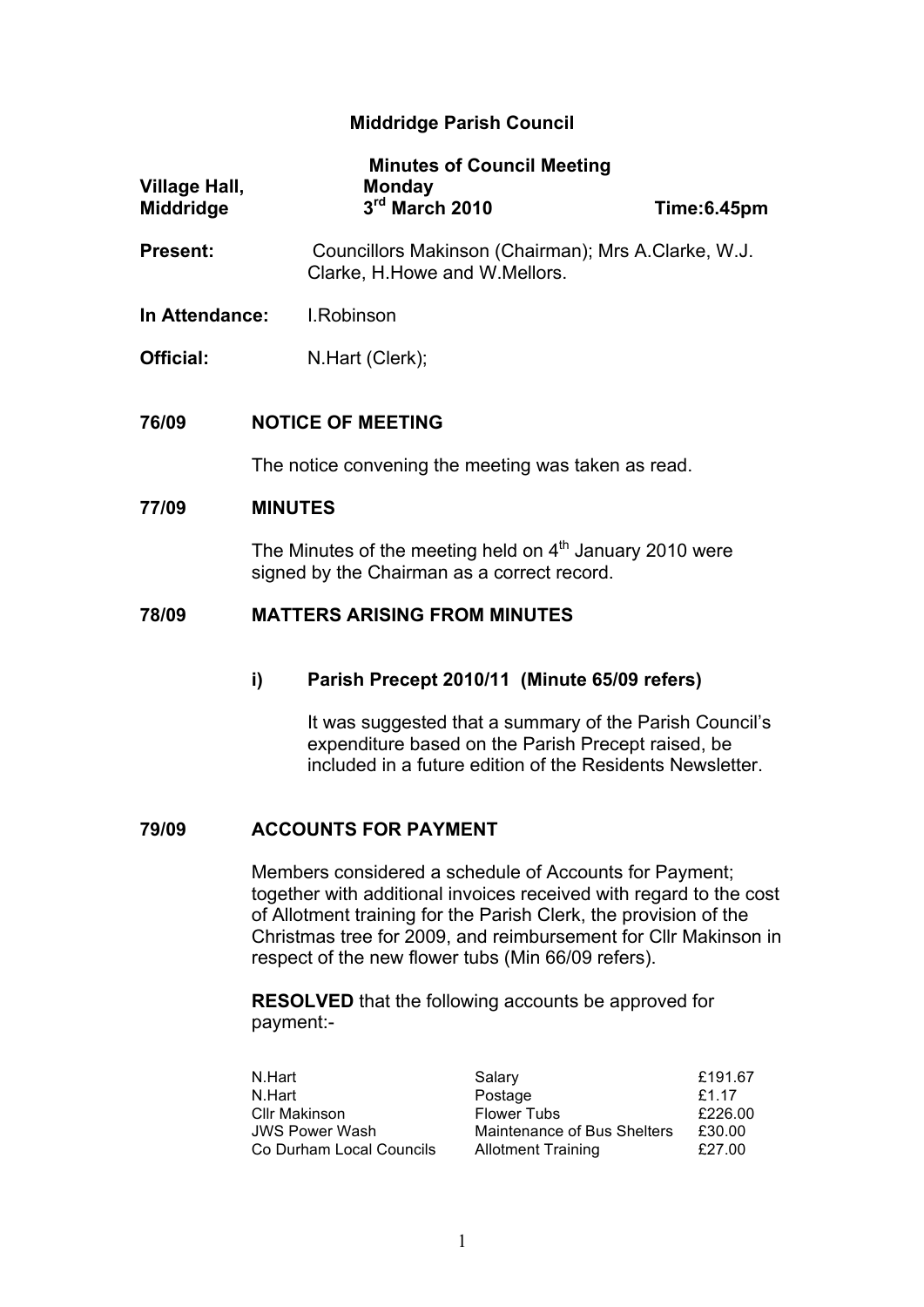## **80/09 GROUNDS MAINTENANCE & GENERAL REPAIRS**

i) Grounds Maintenance or General Repairs Issues

It was noted that the repairs to the public seat were on-going.

Reference was made to the collection of litter in the cultivated verge on the outskirts of the Village towards the Eldon crossroads, which remained a recurring problem. It was suggested that DCC be asked to consider what practical solution could be deployed to prevent this problem reoccurring.

It was also apparent that there appeared, on occasions, to be a collection of discarded cigarettes on the path and grassed area in front of the Bay Horse. It was suggested that Cllr Clarke speak to the Manager at the pub to discuss the situation.

#### **81/09 EXCLUSION OF THE PRESS AND PUBLIC**

**RESOLVED** that the press and public be excluded from the meeting for the following item of business on the grounds that it involved the likely disclosure of exempt information as defined in Paragraphs 1,2 & 3 of Part 1 of Schedule 12A of the Local Government Act 1985.

ii) Parish Paths Partnership 2010/11

Consideration was given to the award of the contract for the Council's participation in the Parish Paths Partnership scheme for 2010/11 following the receipt of a quotation received from one of the invited contractors, with the other having chosen not to offer a quotation.

Reference was made to public concern regarding anti-social behaviour to the south of 10 Houses; the issue being raised at a recent PACT meeting. It was therefore suggested that the Police support for action to be taken in this area be reported to the Parish Paths Officer at DCC.

**RESOLVED** that the Parish Paths Partnership scheme contract be awarded to IH in accordance with the submitted terms, and subject to confirmation from DCC of the receipt of the available grant funding.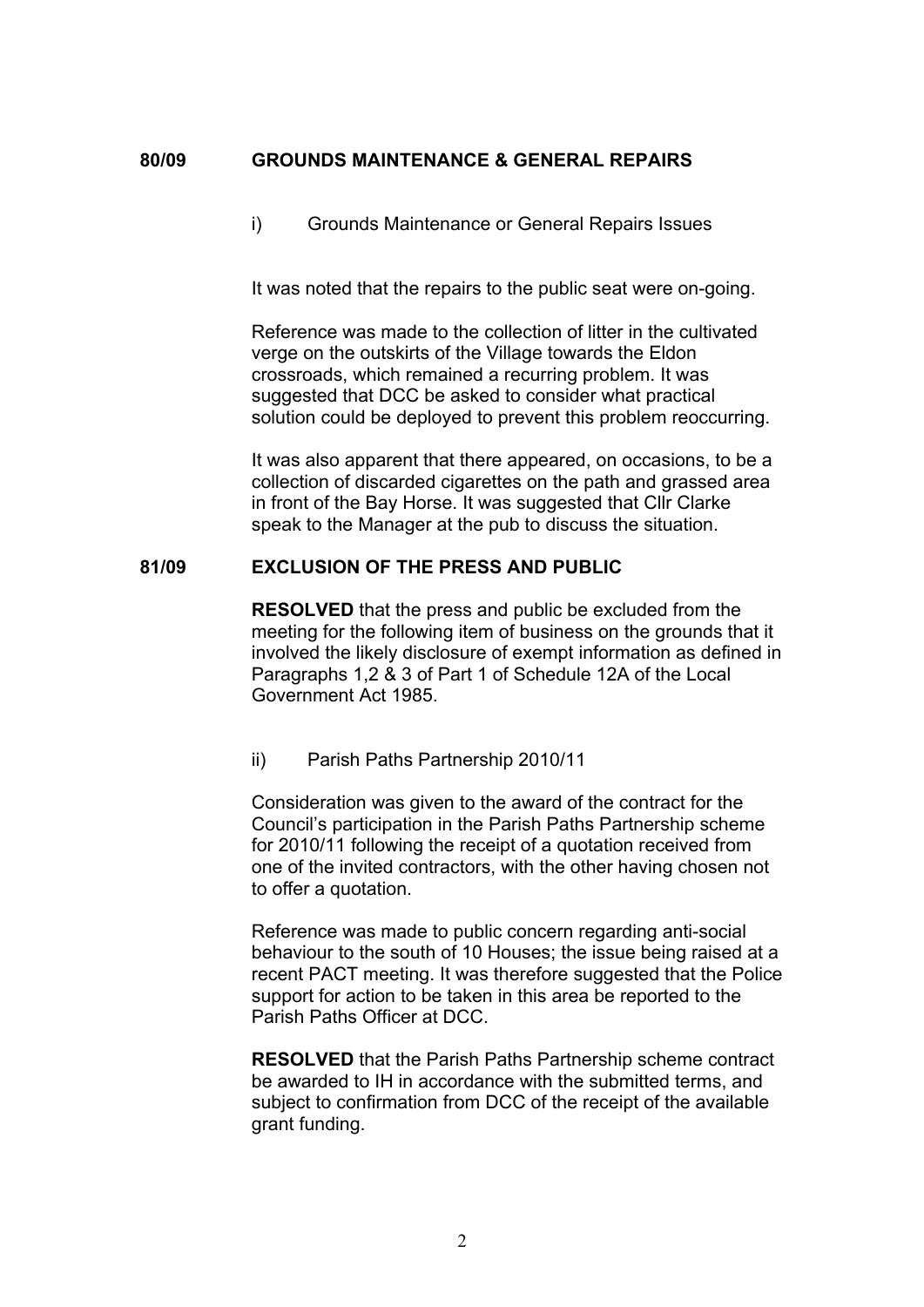**The meeting then continued in public session.**

## **82/09 PROPOSED DISPOSAL OF ALLOTMENTS BY DURHAM COUNTY COUNCIL, MIDDRIDGE**

No further progress had been from DCC regarding the proposed disposal.

The Parish Clerk briefly summarised the main elements covered within the recent Allotment training course he attended and hosted by the Co Durham Assoc. of Local Councils, and advised that he would seek to obtain and provide a model agreement advocated by many councils for the management of allotment facilities so that this Council could consider its preferred model of agreement in advance of any disposal being completed.

### **83/09 PLANNING APPLICATIONS**

(i) Application to Regularise Unauthorised Building Works Including Longer projection, Increased Width of Rear Projection and Altered Roof Pitch- 38 Southside, Middridge.

Members considered the background leading up to the current application that was due to be considered by the DCC Area Planning Committee on the  $18<sup>th</sup>$  March 2010 regarding the application to Regularise Unauthorised Building Works Including Longer projection, Increased Width of Rear Projection and Altered Roof Pitch- 38 Southside, Middridge.

Mr Robinson (member of the public) was in attendance at the meeting and outlined a summary of his objections and discussions with DCC regarding the application, which had culminated in his request that consideration of the application be again deferred until such time as the content of his objections had been responded to. Should DCC proceed with consideration of the application, it was noted that the comments of this Parish Council objecting to the application and previously provided to the Planning Committee, would be considered.

It was noted that Cllr Mellors would be in attendance at the meeting to put forward once again this Council's concerns regarding the application. Members requested that it be reiterated to the Committee that Middridge Parish Council had, from the outset, repeatedly expressed its objections to this application and that DCC's consideration of the application had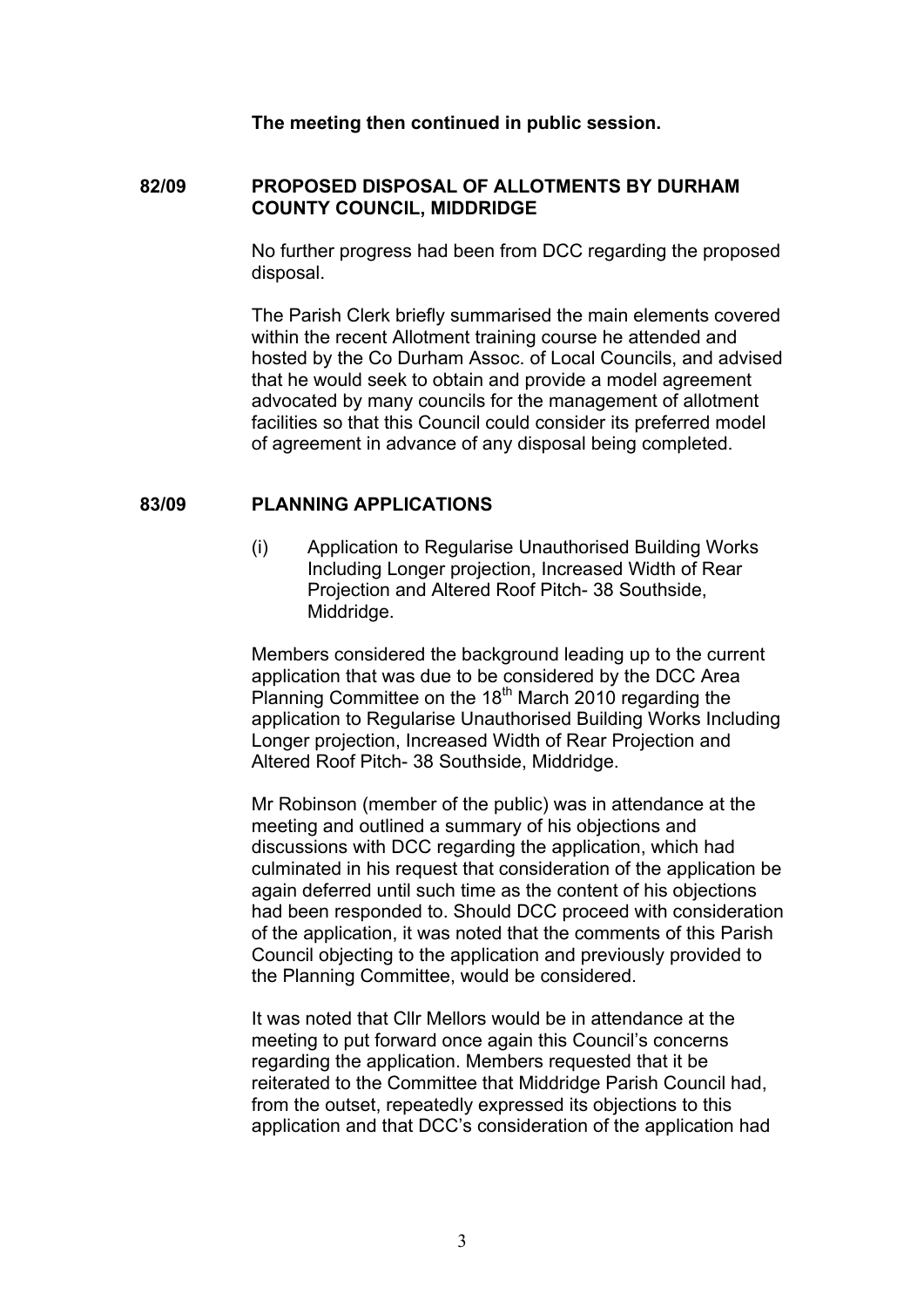been poorly managed; a fact admitted to in part by the Head of Planning Services in correspondence to Mr Robinson and to County Councillor Mrs Bowman.

**RESOLVED** that Cllr Mellors be authorised to represent the Parish Council at the forthcoming Area Planning Committee to reiterate the Council's concerns previously expressed regarding this application and to request that the Committee refuse the application and take the necessary enforcement action.

(ii) Siting of Portable Cabin for Feed and Equipment Store and Portable Cabin for Toilet and Shower Block for Caravan Site-Middridge Meadows, Land to the Rear of 11-16 Middridge Farms, Middridge

Members had no objections to the above development application but requested that its appearance be in keeping with the surrounding rural area.

## **84/09 CHILDRENS' PLAY AREA**

Consideration was given to the Clerk's monthly inspection report regarding the condition of the play area and equipment. The Clerk advised that he would seek to place an order for the required replacement swing seats in due course.

**RESOLVED** that the report be noted.

## **85/09 GENERAL CORRESPONDENCE**

The following correspondence was noted:-

- (i) NHS Co Durham & Darlington PCT Stakeholder Events- $3^{\text{rd}}$  &  $8^{\text{th}}$  March 2010:
- (ii) Durham County Council-Contaminated Land Strategy-Public Consultation;
- (iii) Durham County Council-County Durham Plan-Sustainable Design Supplementary Planning Document;
- (iv) Durham County Council-Mayor's Evening of Classical Music-12<sup>th</sup> March 2010:

**RESOLVED** the Chairman and escort be authorised to attend should they be able to do so.

(v) Shildon Town Council-Mayor's Charity Evening-15<sup>th</sup> May 2010